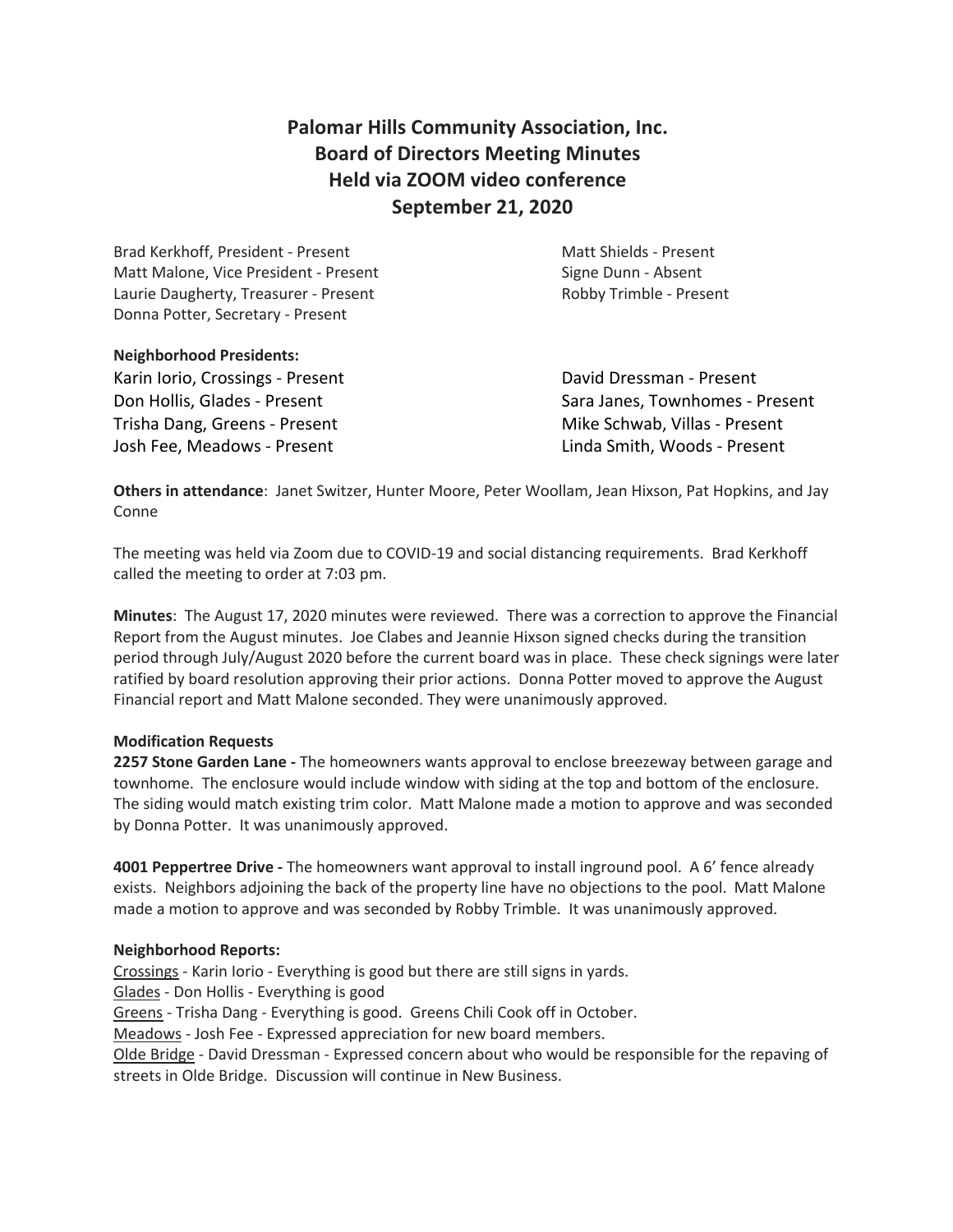Woods - Linda Smith - A newsletter was sent out and she received several suggestions on what should be included in the new budget.

Townhomes - Sara Janes - Reported that there is a lot of "ponding of water" on Stone Garden Lane. There is money budgeted for drainage, but no money allocated for the gutters which overflow and create the ponding.

Villas - Mike Schwab - Everything is good.

#### **New Business:**

**2204 Stone Garden Lane,** presently there are drainage issues. There were repairs made 15-20 years ago but the engineer that was consulted stated that the issue is with the sewer line. The question is who is responsible for the drainage-curb water overflowing issue? The current Board will do further investigation.

**2248/2252 Terrace Woods Park** – unit owners have agreed to install gutters and downspouts on the covered roofs on the decks to help with the water issues. Matt Shields made a motion to approve and Laurie Daugherty seconded the motion. The motion passed.

Olde Bridge: There was a discussion of who is responsible for the street paving in the Olde Bridge neighborhood. Since Olde Bridge is a private road the city of Lexington is not responsible for repaving. In the Palomar Hills Association Green Book the Olde Bridge neighborhood residents are responsible for the maintenance and upkeep of their road. A motion was made by Matt Malone to deny Palomar Association funds to repave Olde Bridge road and Robby Trimble seconded the motion. The motion passed.

On the agenda was the suggestion to establish a modification committee. It was discussed to investigate the matter of appointing 3-5 qualified residents and board members. The Board will come up with a resolution to establish a modification committee.

The board agreed to investigate the cost and the services provided by having an accounting review. We will contact Mr. Hord (previous accountant) to ask him to provide a bid for this service.

A neighborhood Garage Sale was approved to take place on October 10, 2020. All participants are encouraged to wear masks and use hand sanitizer due to the COVID restrictions. Matt Shields made the motion and Robby Trimble seconded the motion.

Mike Schwab wants to create a memorial for Marty Solomon who served on the Palomar Board for many years. The memorial would be called Solomon's Corner. There was an agreement to investigate a special plaque under Marty's name to recognize Marty as well as others on the plaque for their years of service.

The Townhomes Board will continue to serve until the end of December. Laurie Daugherty made a motion to extend the Townhomes Board of Director until December 31, 2020 and was seconded by Robby Trimble. It was unanimously approved.

Jay Conne suggested that the Board consider having the Board elections take place in the summer.